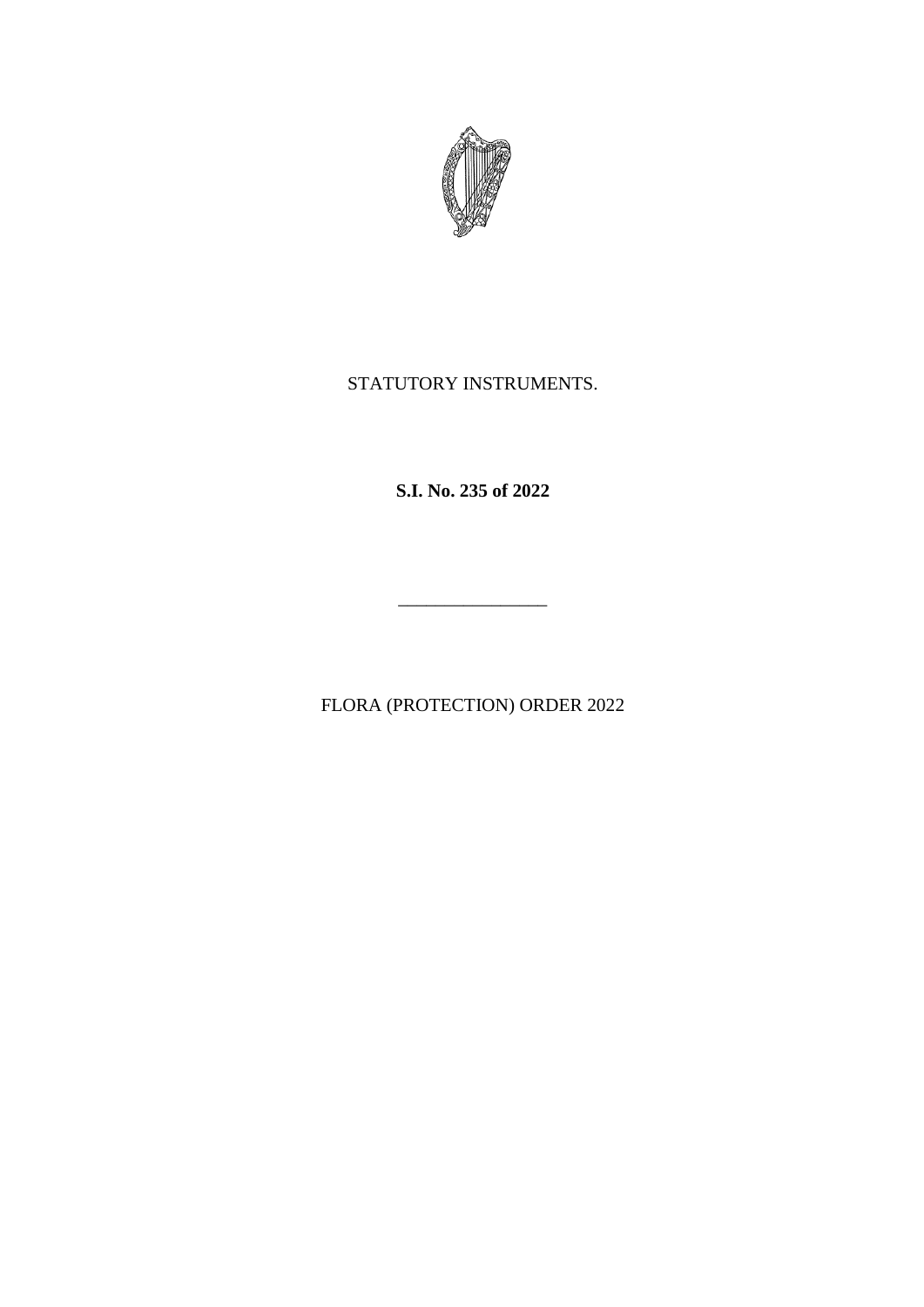#### S.I. No. 235 of 2022

#### FLORA (PROTECTION) ORDER 2022

I, MALCOLM NOONAN, Minister of State at the Department of Housing, Local Government and Heritage, considering that each of the species, hybrids or subspecies of flora specified in the Schedules to the following Order should be protected, in exercise of the powers conferred on me by section 21 of the Wildlife Act 1976 (No. 39 of 1976), the Heritage (Transfer of Departmental Administration and Ministerial Functions) Order 2020 (S.I. No. 339 of 2020) (as adapted by the Housing, Planning and Local Government (Alteration of Name of Department and Title of Minister) Order 2020 (S.I. No. 408 of 2020)) and the Housing, Local Government and Heritage (Delegation of Ministerial Functions) (No. 2) Order 2020 (S.I. No. 747 of 2020)) hereby order as follows:

- 1. This Order may be cited as the Flora (Protection) Order 2022.
- 2. This Order shall come into operation on the 16th day of May 2022.

3. (1) Each of the species, hybrids or subspecies of flora specified in column (1) of the Schedules to this Order is declared to be protected throughout the State.

(2) The common name or names of each of the species, hybrids or subspecies of flora specified by its scientific name in the said column (1) is set out in column (2) of the said Schedules opposite the mention of the species, hybrid or subspecies.

4. The Flora (Protection) Order 2015 (S.I. No. 356 of 2015) is revoked.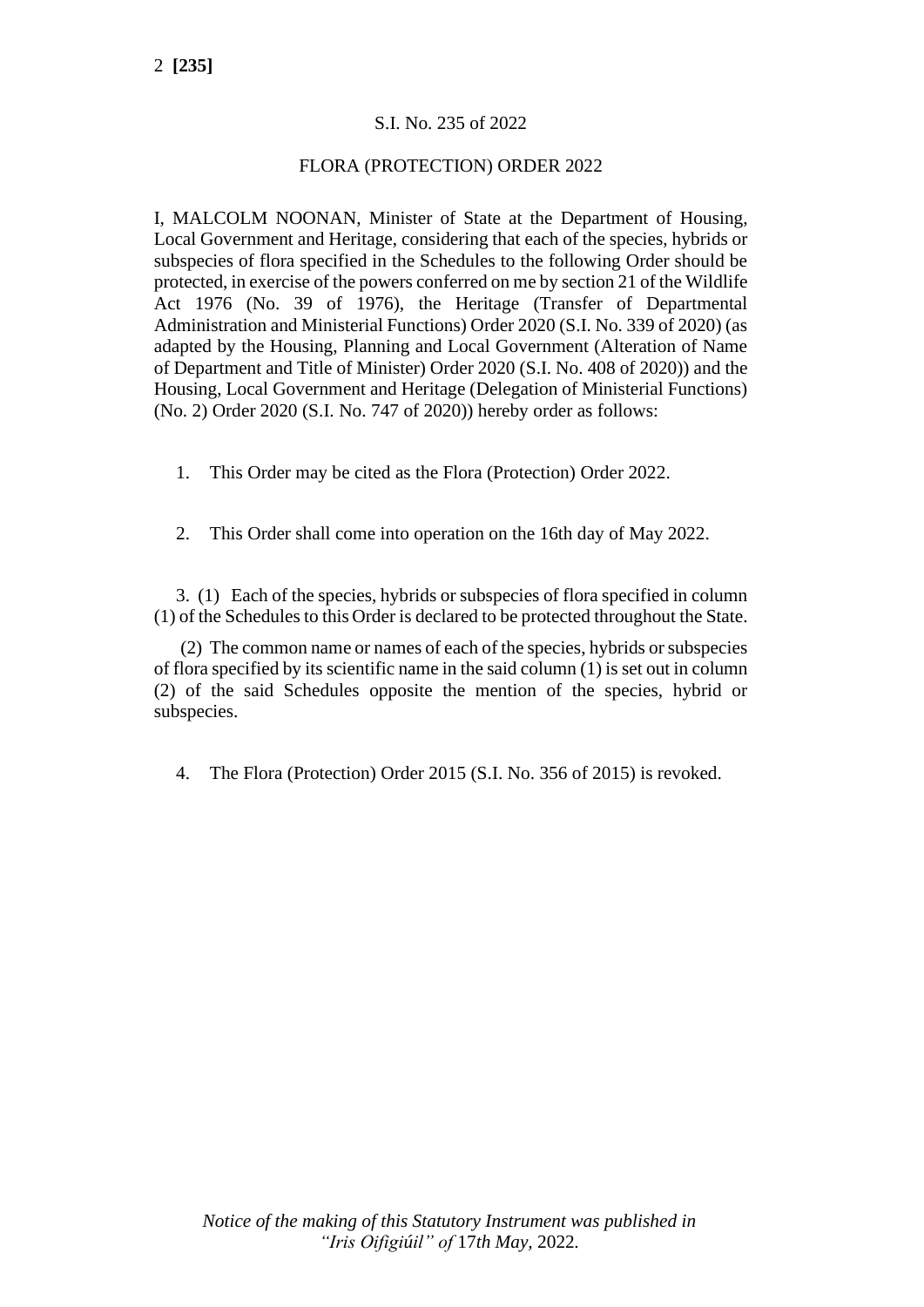| (1)                                                                                                             | (2)                     |
|-----------------------------------------------------------------------------------------------------------------|-------------------------|
| Scientific Name                                                                                                 | Common Name             |
| Achillea maritima (L.) Ehrend. & Y.P. Guo (syn.<br>Otanthus maritimus (L.) Hoffmanns. & Link)                   | Cottonweed              |
| Alchemilla alpina L.                                                                                            | Alpine Lady's-mantle    |
| Alchemilla glaucescens Wallr.                                                                                   | Silky Lady's-mantle     |
| Allium schoenoprasum L.                                                                                         | Chives                  |
| Alopecurus aequalis Sobol.                                                                                      | Orange Foxtail          |
| Arabidopsis petraea (L.) D.I. Dorof. (syn. Arabis<br>petraea (L.) Lam.; Cardaminopsis petraea (L.)<br>Hiitonen) | Northern Rock-cress     |
| Arenaria ciliata L.                                                                                             | <b>Fringed Sandwort</b> |
| Arenaria norvegica Gunnerus                                                                                     | <b>Arctic Sandwort</b>  |
| Aristavena setacea (Huds.) F. Albers & Butzin (syn.<br>Deschampsia setacea (Huds.) Hack.)                       | Bog Hair-grass          |
| Asparagus prostratus Dumort. (syn. Asparagus<br>officinalis subsp. prostratus (Dumort.) Corb.)                  | Wild Asparagus          |
| Asplenium obovatum Viv. (syn. Asplenium billotii<br>F.W. Schultz)                                               | Lanceolate Spleenwort   |
| Asplenium septentrionale (L.) Hoffm.                                                                            | Forked Spleenwort       |
| Astragalus danicus Retz.                                                                                        | Purple Milk-vetch       |
| Betonica officinalis L. (syn. Stachys officinalis (L.)<br>Trevis.)                                              | Betony                  |
| Bistorta vivipara (L.) Delarbre (syn. Persicaria<br>vivipara (L.) Ronse Decr.; Polygonum viviparum L.)          | Alpine Bistort          |
| Calamagrostis epigejos (L.) Roth                                                                                | Wood Small-reed         |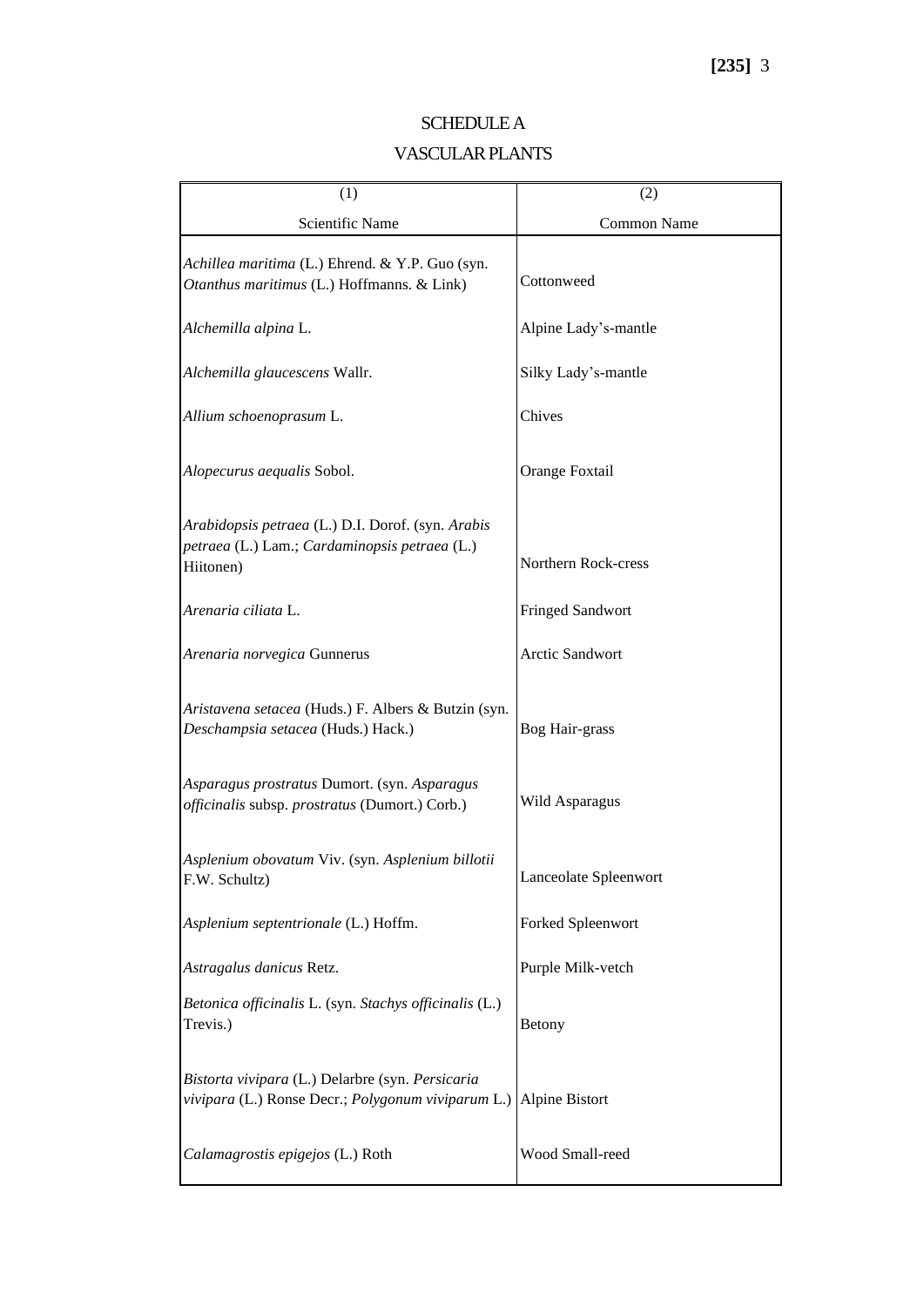## SCHEDULE A VASCULAR PLANTS

| (1)                                                                                       | (2)                           |
|-------------------------------------------------------------------------------------------|-------------------------------|
| Scientific Name                                                                           | <b>Common Name</b>            |
| Callitriche palustris L.                                                                  | Narrow-fruited Water-starwort |
| Callitriche truncata Guss.                                                                | Short-leaved Water-starwort   |
| Cardamine impatiens L.                                                                    | Narrow-leaved Bitter-cress    |
| Carex depauperata Curtis ex With.                                                         | Starved Wood-sedge            |
| Carex divisa Huds.                                                                        | Divided Sedge                 |
| Centaurium pulchellum (Sw.) Druce                                                         | <b>Lesser Centaury</b>        |
| Cephalanthera longifolia (L.) Fritsch                                                     | Narrow-leaved Helleborine     |
| Ceratophyllum submersum L.                                                                | Soft Hornwort                 |
| Colchicum autumnale L.                                                                    | Meadow Saffron; Autumn Crocus |
| Cryptogramma crispa (L.) R. Br. ex Hook.                                                  | Parsley Fern                  |
| Epilobium alsinifolium Vill.                                                              | Chickweed Willowherb          |
| Equisetum x moorei Newman                                                                 | Moore's Horsetail             |
| Equisetum pratense Ehrh.                                                                  | Shade Horsetail               |
| Eriophorum gracile W.D.J. Koch ex Roth                                                    | <b>Slender Cottongrass</b>    |
| Galeopsis angustifolia Ehrh. ex Hoffm.                                                    | Red Hemp-nettle               |
| Groenlandia densa (L.) Fourr.                                                             | Opposite-leaved Pondweed      |
| Gymnocarpium robertianum (Hoffm.) Newman<br>(syn. Thelypteris robertiana (Hoffm.) Sloss.) | <b>Limestone Fern</b>         |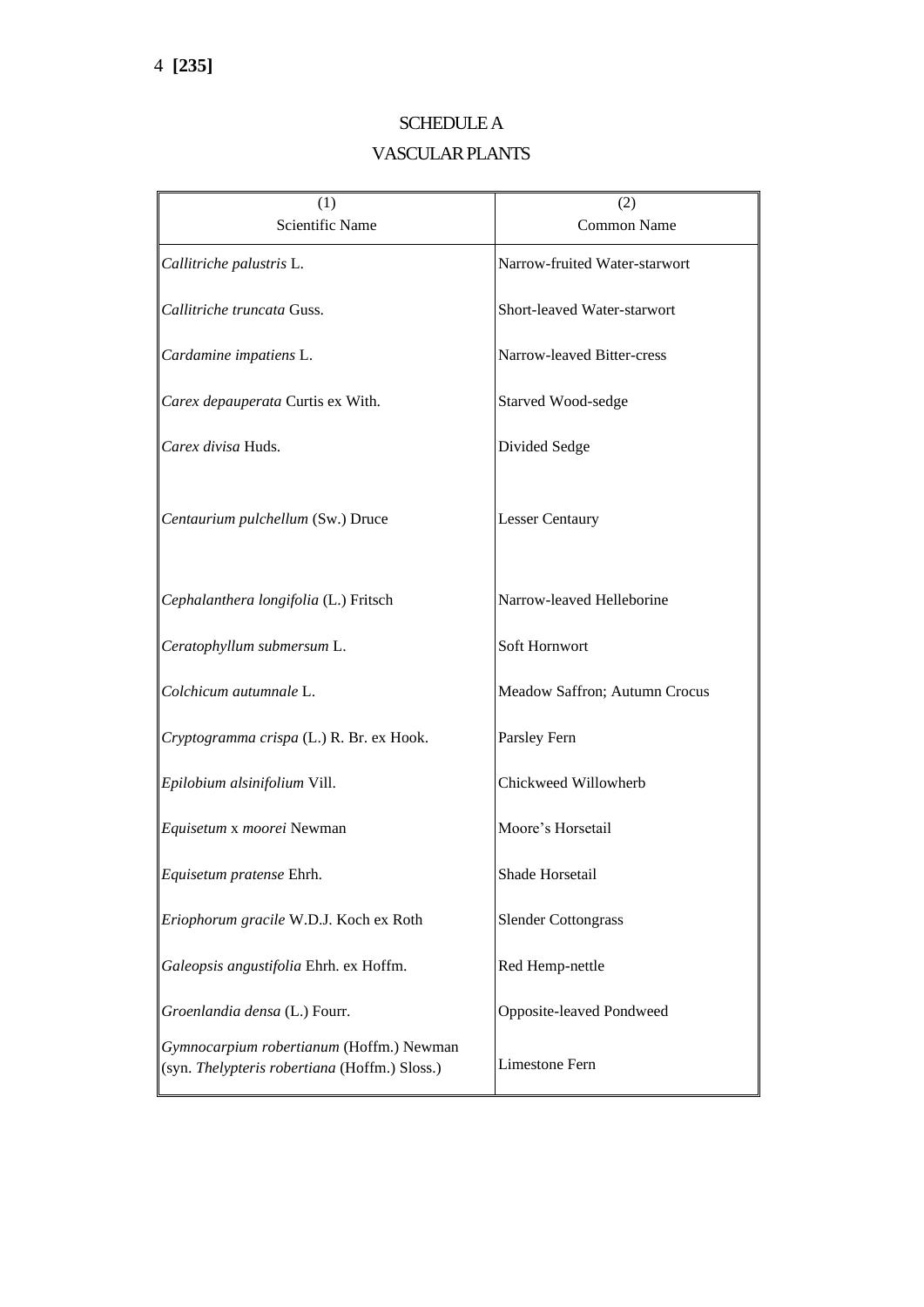| (1)                                                                | (2)                       |
|--------------------------------------------------------------------|---------------------------|
| Scientific Name                                                    | Common Name               |
| Hammarbya paludosa (L.) Kuntze (syn. Malaxis<br>paludosa (L.) Sw.) | <b>Bog Orchid</b>         |
| Helianthemum nummularium (L.) Mill.                                | Common Rock-rose          |
| Hieracium argentatum (Pugsley) P.D. Sell                           | Killarney Hawkweed        |
| Hieracium hartii (F. Hanb.) P.D. Sell & C. West                    | Hart's Hawkweed           |
| Hieracium hibernicum F. Hanb.                                      | Irish Hawkweed            |
| Hieracium scullyi E.F. Linton                                      | Scully's Hawkweed         |
| Hieracium sparsifrons P.D. Sell & C. West                          | Kerry Hawkweed            |
| Hordeum secalinum Schreb.                                          | <b>Meadow Barley</b>      |
| Hydrilla verticillata (L. f.) Royle                                | Hydrilla                  |
| Hypericum canadense L.                                             | Irish St John's-wort      |
| Hypericum hirsutum L.                                              | Hairy St John's-wort      |
| Inula salicina L.                                                  | <b>Irish Fleabane</b>     |
| Juncus compressus Jacq.                                            | Round-fruited Rush        |
| Juncus filiformis L.                                               | <b>Thread Rush</b>        |
| Lathyrus japonicus Willd.                                          | Sea Pea                   |
| Limosella aquatica L.                                              | Mudwort                   |
| Lotus subbiflorus Lag. (syn. Lotus hispidus auct.<br>non DC.)      | Hairy Bird's-foot-trefoil |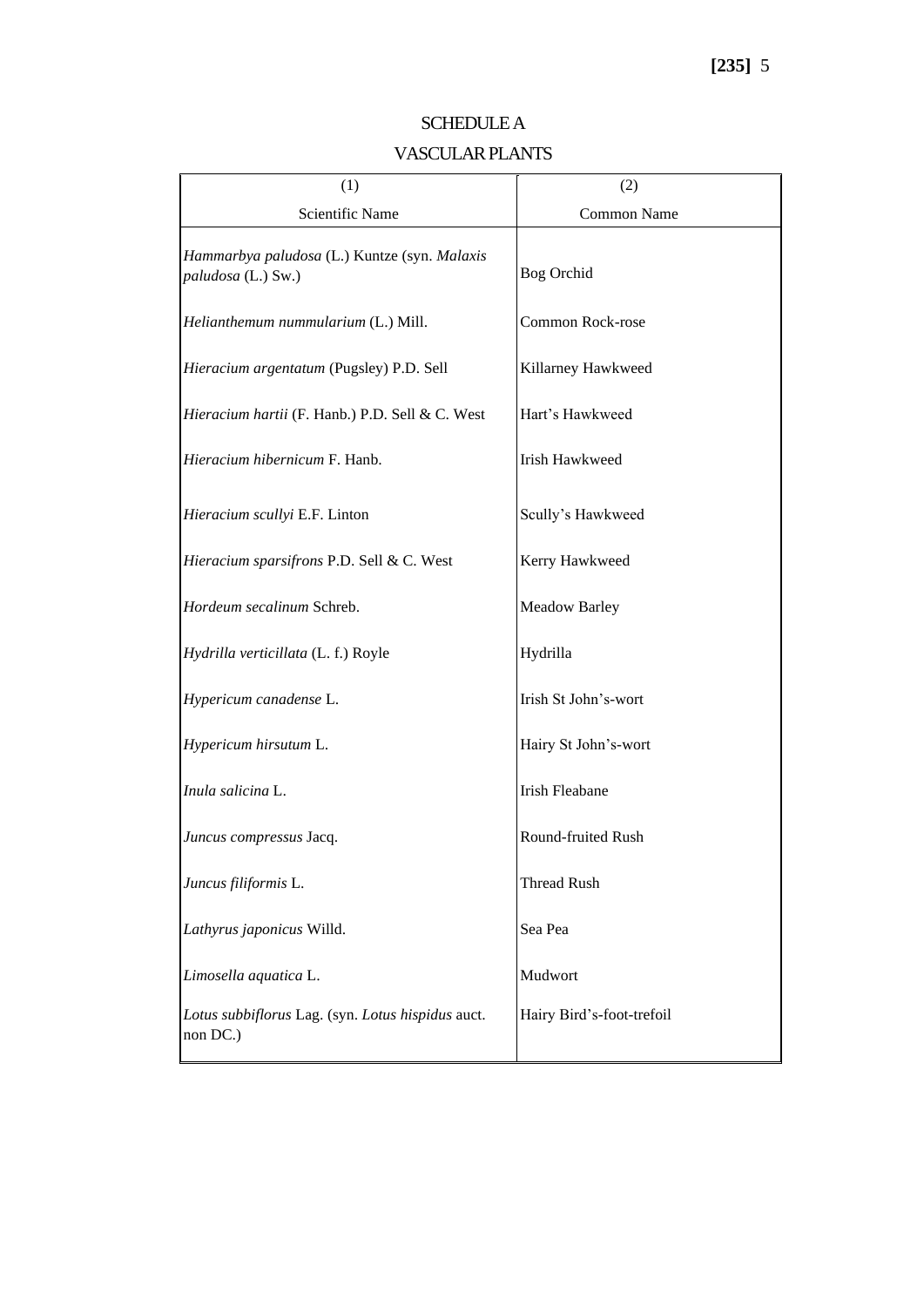| (1)                                                                                                   | (2)                      |
|-------------------------------------------------------------------------------------------------------|--------------------------|
| <b>Scientific Name</b>                                                                                | Common Name              |
| Lycopodiella inundata (L.) Holub (syn. Lycopodium<br>inundatum L.; Lepidotis inundata (L.) P. Beauv.) | <b>Marsh Clubmoss</b>    |
| Matthiola sinuata (L.) W.T. Aiton                                                                     | Sea Stock                |
| Mentha pulegium L.                                                                                    | Pennyroyal               |
| Mertensia maritima (L.) Gray                                                                          | Oysterplant              |
| Mibora minima (L.) Desv.                                                                              | Early Sand-grass         |
| Micranthes nivalis (L.) Small (syn. Saxifraga<br>nivalis L.)                                          | Alpine Saxifrage         |
| Minuartia recurva (All.) Schinz & Thell.                                                              | <b>Recurved Sandwort</b> |
| Najas flexilis (Willd.) Rostk. & W.L.E. Schmidt                                                       | <b>Slender Naiad</b>     |
| Omalotheca sylvatica (L.) Sch. Bip. & F.W. Schultz<br>(syn. Gnaphalium sylvaticum L.)                 | <b>Heath Cudweed</b>     |
| Orthilia secunda (L.) House (syn. Pyrola secunda<br>L.; Ramischia secunda (L.) Garcke)                | Serrated Wintergreen     |
| Parapholis incurva (L.) C.E. Hubb.                                                                    | Curved Hard-grass        |
| Pilularia globulifera L.                                                                              | Pillwort                 |
| Poa alpina L.                                                                                         | Alpine Meadow-grass      |
| Pseudorchis albida (L.) Á. & D. Löve (syn.<br>Leucorchis albida (L.) E. Mey.)                         | Small-white Orchid       |
| Puccinellia fasciculata (Torr.) E.P. Bicknell                                                         | Borrer's Saltmarsh-grass |
| Pyrola media Sw.                                                                                      | Intermediate Wintergreen |
| Pyrola minor L.                                                                                       | Common Wintergreen       |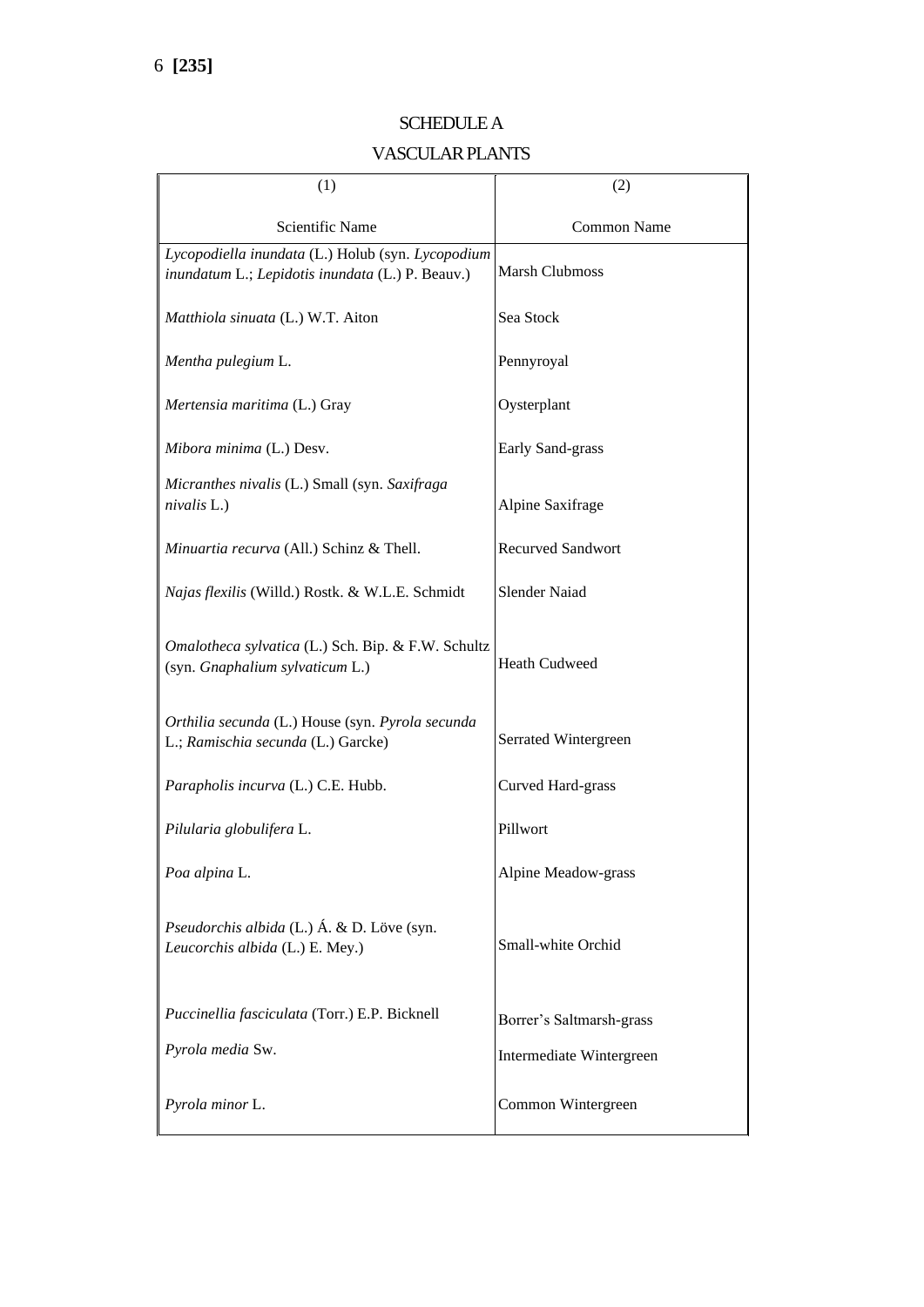| (1)                                                                                                                         | (2)                        |
|-----------------------------------------------------------------------------------------------------------------------------|----------------------------|
| <b>Scientific Name</b>                                                                                                      | Common Name                |
| Pyrola rotundifolia subsp. maritima Kenyon ex E.F.<br>Warb.                                                                 | Round-leaved Wintergreen   |
| Ranunculus tripartitus DC.                                                                                                  | Three-lobed Crowfoot       |
| Salix phylicifolia L.                                                                                                       | Tea-leaved Willow          |
| Sanguisorba officinalis L.                                                                                                  | <b>Great Burnet</b>        |
| Sarcocornia perennis (Mill.) A.J. Scott (syn.<br>Arthrocnemon perenne (Mill.) Moss ex Fourc.;<br>Salicornia perennis Mill.) | <b>Perennial Glasswort</b> |
| Saxifraga granulata L.                                                                                                      | Meadow Saxifrage           |
| Saxifraga hirculus L.                                                                                                       | Marsh Saxifrage            |
| Saxifraga rosacea subsp. hartii (D.A. Webb) D.A.<br>Webb (syn. Saxifraga hartii D.A. Webb)                                  | Hart's Saxifrage           |
| Schoenoplectus triqueter (L.) Palla (syn. Scirpus<br>triqueter L.)                                                          | Triangular Club-rush       |
| Scleranthus annuus L.                                                                                                       | Annual Knawel              |
| Simethis mattiazzii (Vand.) Sacc. (syn. Simethis<br>planifolia (L.) Gren.)                                                  | Kerry Lily                 |
| Sorbus anglica Hedl.                                                                                                        | English Whitebeam          |
| Sorbus scannelliana T.C.G. Rich                                                                                             | Scannell's Whitebeam       |
| Spiranthes romanzoffiana Cham.                                                                                              | Irish Lady's-tresses       |
| Stenogrammitis myosuroides (Sw.) Labiak                                                                                     | Kerry Mousetail-fern       |
| Trichomanes speciosum Willd. (syn. Vandenboschia   Killarney Fern<br>speciosa (Willd.) G. Kunkel)                           |                            |
| Trifolium glomeratum L.                                                                                                     | <b>Clustered Clover</b>    |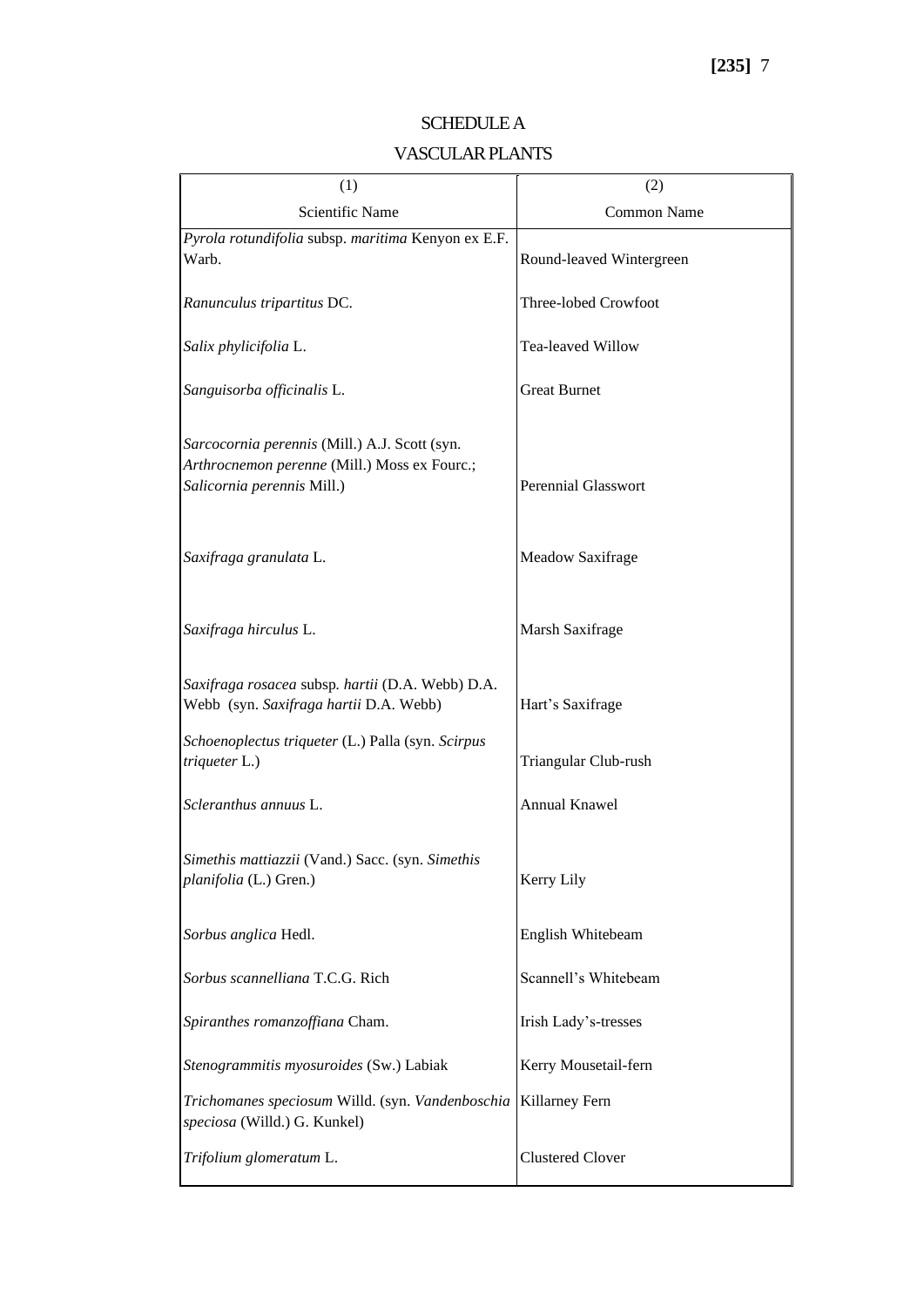| (1)                       | (2)                 |
|---------------------------|---------------------|
| Scientific Name           | Common Name         |
| Trifolium subterraneum L. | Subterranean Clover |
| Trollius europaeus L.     | Globeflower         |
| Vicia orobus DC.          | Wood Bitter-vetch   |
| Viola hirta L.            | <b>Hairy Violet</b> |
| Viola lactea Sm.          | Pale Dog-violet     |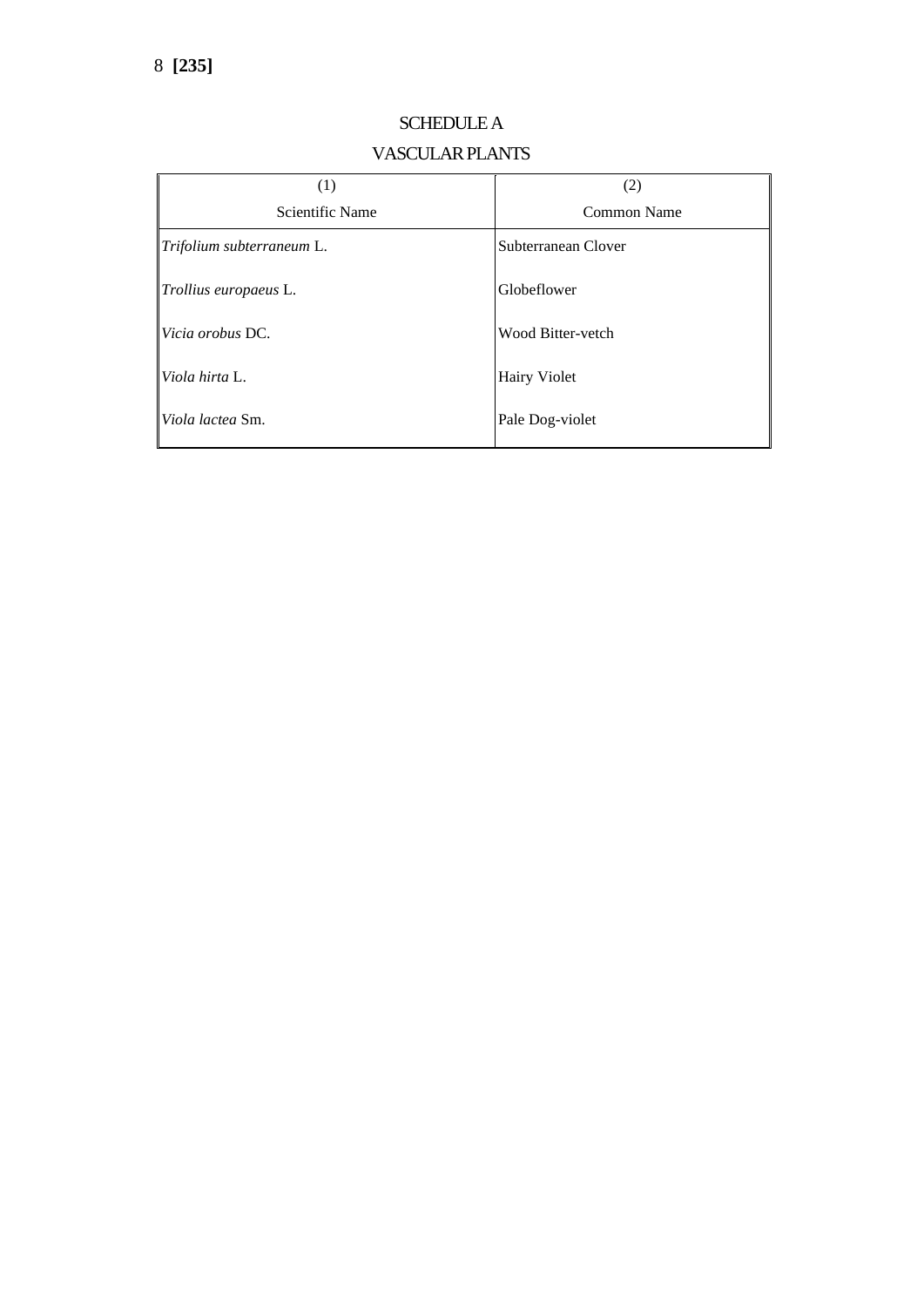#### SCHEDULE B

### MOSSES

| (1)                                                           | (2)                               |
|---------------------------------------------------------------|-----------------------------------|
| Scientific Name                                               | Common Name                       |
| Bartramia halleriana Hedw.                                    | Haller's Apple-moss               |
| Brachydontium trichodes (F.Weber) Milde                       | Bristle-leaf                      |
| Bryum calophyllum R.Br.                                       | Blunt Bryum; Matted Bryum         |
| Bryum intermedium (Brid.) Blandow                             | Many-seasoned Thread-moss         |
| Bryum knowltonii Barnes                                       | Knowlton's Thread-moss            |
| Bryum salinum I.Hagen ex Limpr.                               | Saltmarsh Thread-moss             |
| Bryum uliginosum (Brid.) Bruch & Schimp.                      | Cernuous Thread-moss              |
| Bryum warneum (Röhl.) Brid.                                   | Warne's Thread-moss; Sea Bryum    |
| Campylostelium saxicola (F.Weber & D.Mohr)<br>Bruch & Schimp. | Bent-moss                         |
| Catoscopium nigritum (Hedw.) Brid.                            | Down-looking Moss; Golf-club Moss |
| Didymodon acutus (Brid.) K.Saito                              | <b>Pointed Beard-moss</b>         |
| Didymodon maximus (Syed & Crundw.) M.O.Hill                   | <b>Irish Beard-moss</b>           |
| Ditrichum cornubicum Paton                                    | Cornish Path-moss                 |
| Ditrichum lineare (Sw.) Lindb.                                | Dark Ditrichum                    |
| Ditrichum plumbicola Crundw.                                  | Lead-moss                         |
| Encalypta ciliata Hedw.                                       | Fringed Extinguisher-moss         |
| Encalypta rhaptocarpa Schwägr.                                | Ribbed Extinguisher-moss          |
| Entosthodon muhlenbergii (Turner) Fife                        | Muhlenberg's Cord-moss            |
| Ephemerum cohaerens (Hedw.) Hampe                             | <b>Clustered Earth-moss</b>       |
| Ephemerum spinulosum Bruch &<br>Schimp.ex Schimp.             | Prickly Earth-moss                |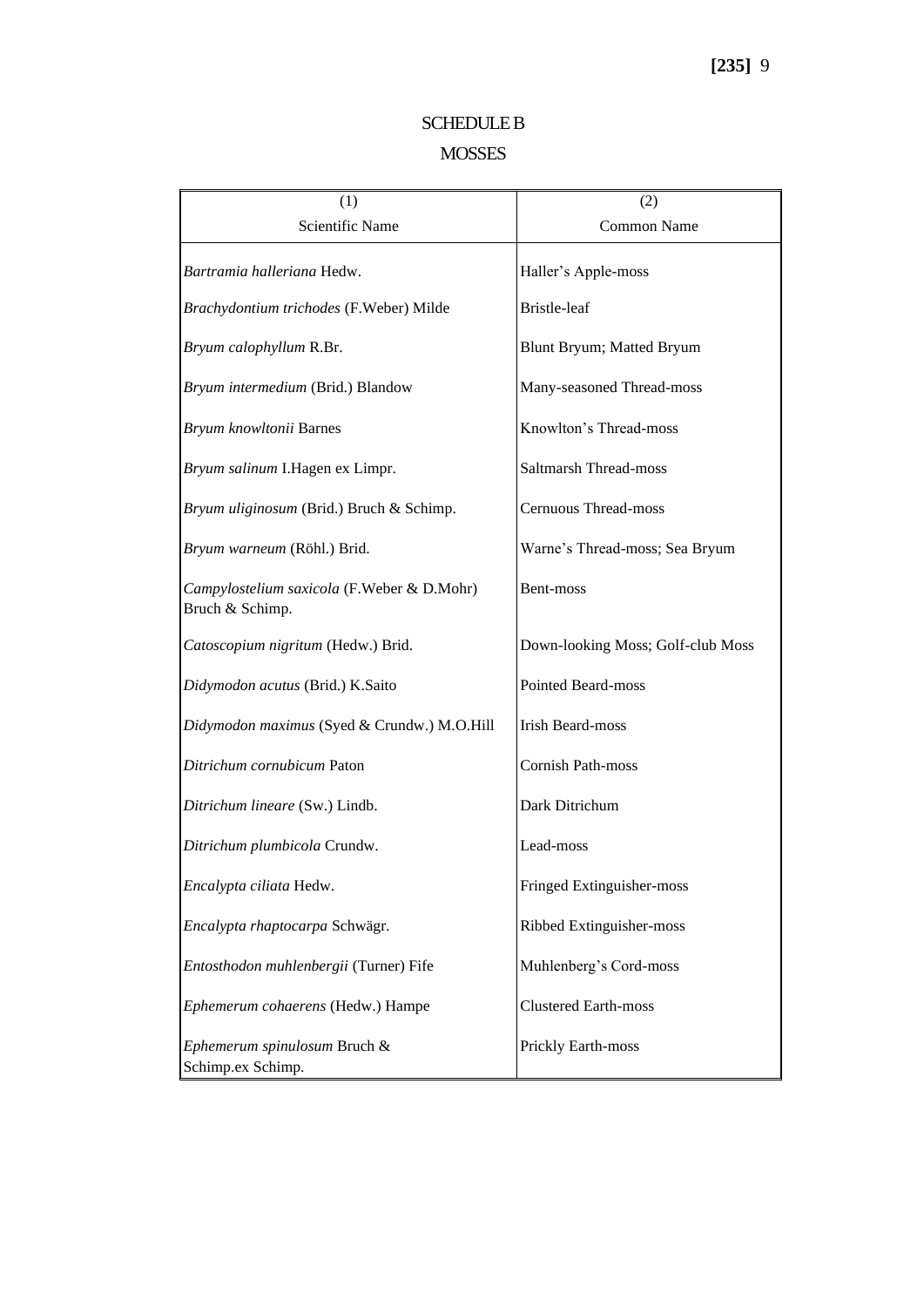### SCHEDULE B

### MOSSES

| (1)                                                                           | (2)                                                                      |
|-------------------------------------------------------------------------------|--------------------------------------------------------------------------|
| Scientific Name                                                               | Common Name                                                              |
| Fissidens rufulus Bruch & Schimp.                                             | <b>Beck Pocket-moss</b>                                                  |
| Grimmia atrata Miel. ex Hornsch.                                              | Copper Grimmia                                                           |
| Hamatocaulis vernicosus (Mitt.) Hedenäs                                       | Shining Sickle Moss; Varnished Hook-<br>moss; Slender Green Feather-moss |
| Hedwigia integrifolia P.Beauv.                                                | Green Hoar-moss                                                          |
| <i>Hygrohypnum duriusculum</i> (De Not.) D.W.Jamieson Broad-leaved Brook-moss |                                                                          |
| Hypnum uncinulatum Jur.                                                       | <b>Hooked Plait-moss</b>                                                 |
| Kiaeria falcata (Hedw.) I.Hagen                                               | Sickle-leaved Fork-moss                                                  |
| Leptodon smithii (Hedw.) F.Weber & D.Mohr                                     | Prince-of-Wales Feather-moss                                             |
| <i>Meesia triquetra</i> (L. ex Jolycl.) Ångstr.                               | Three-ranked Hump-moss                                                   |
| Meesia uliginosa Hedw.                                                        | <b>Broad-nerved Hump-moss</b>                                            |
| Molendoa warburgii (Crundw. & M.O.Hill)<br>R.H.Zander                         | Warburg's Moss                                                           |
| Myurella julacea (Schwägr.) Schimp.                                           | <b>Small Mouse-tail Moss</b>                                             |
| Oedipodium griffithianum (Dicks.) Schwägr.                                    | Gouty-moss                                                               |
| Orthotrichum sprucei Mont.                                                    | Spruce's Bristle-moss                                                    |
| Paludella squarrosa (Hedw.) Brid.                                             | <b>Tufted Fen-moss</b>                                                   |
| Pohlia andalusica (Höhn.) Broth.                                              | Roth's Thread-moss                                                       |
| Ptilium crista-castrensis (Hedw.) De Not.                                     | Ostrich-plume Feather-moss                                               |
| Scleropodium touretii (Brid.) L.F.Koch                                        | <b>Glass-wort Feather-moss</b>                                           |
| Tortella inclinata (R.Hedw.) Limpr.                                           | <b>Bent Crisp-moss</b>                                                   |
| Ulota coarctata (P.Beauv.) Hammar                                             | Club Pincushion                                                          |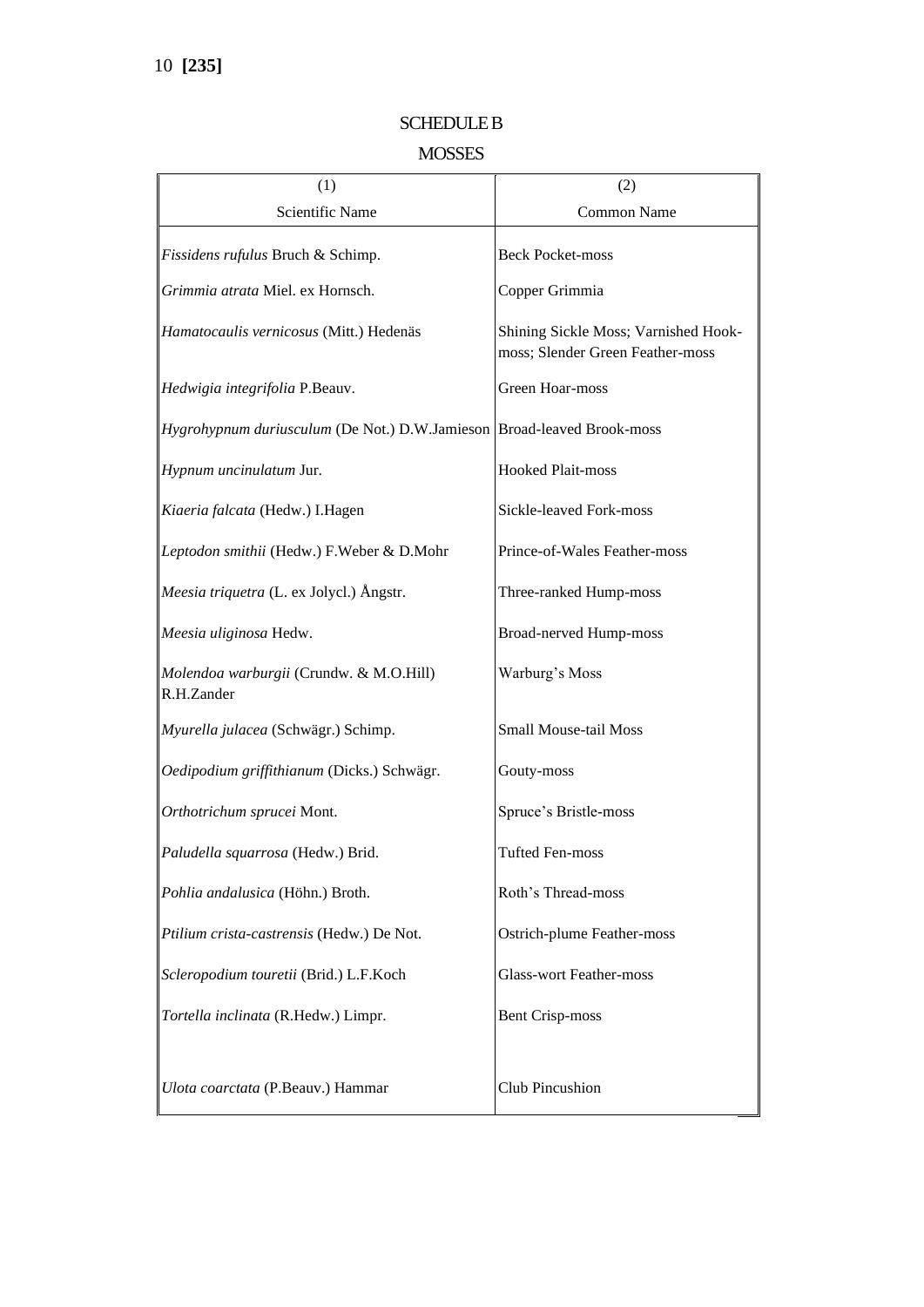## **SCHEDULE C** LIVERWORTS

| (1)                                                              | (2)                        |
|------------------------------------------------------------------|----------------------------|
| <b>Scientific Name</b>                                           | Common Name                |
| Acrobolbus wilsonii Nees                                         | Wilson's Pouchwort         |
| Adelanthus lindenbergianus (Lehm.) Mitt.                         | Lindenberg's Featherwort   |
| Barbilophozia atlantica (Kaal.) Loeske                           | <b>Atlantic Pawwort</b>    |
| Bazzania pearsonii Steph.                                        | Arch-leaved Whipwort       |
| Cephalozia crassifolia Lindenb. & Gottsche                       | <b>Irish Pincerwort</b>    |
| Cephaloziella massalongi (Spruce) Müll.Frib.                     | Lesser Copperwort          |
| Cephaloziella nicholsonii Douin                                  | <b>Greater Copperwort</b>  |
| Geocalyx graveolens (Schrad.) Nees                               | Turps Pouchwort; Turpswort |
| Gymnomitrion concinnatum (Lightf.) Corda                         | <b>Braided Frostwort</b>   |
| Gymnomitrion corallioides Nees                                   | <b>Coral Frostwort</b>     |
| Leiocolea gillmanii (Austin) A.Evans                             | Gillman's Notchwort        |
| Leiocolea rutheana (Limpr.) Müll.Frib.                           | Lesser Fen Notchwort       |
| Lejeunea hibernica Bischl. et al. ex Grolle                      | <b>Irish Pouncewort</b>    |
| Lejeunea mandonii (Steph.) Müll.Frib.                            | <b>Atlantic Pouncewort</b> |
| Marchantia polymorpha subsp. montivagans Bischl.<br>& Boisselier | Mountain Liverwort         |
| Mastigophora woodsii (Hook.) Nees                                | Wood's Whipwort            |
| Pallavicinia lyellii (Hook.) Carruth.                            | Ribbonwort; Veilwort       |
| Petalophyllum ralfsii (Wilson) Nees & Gottsche                   | Petalwort                  |
| Plagiochila carringtonii (Balf.) Grolle                          | Carrington's Featherwort   |
| Plagiochila heterophylla Lindenb. ex Lehm.                       | Western Featherwort        |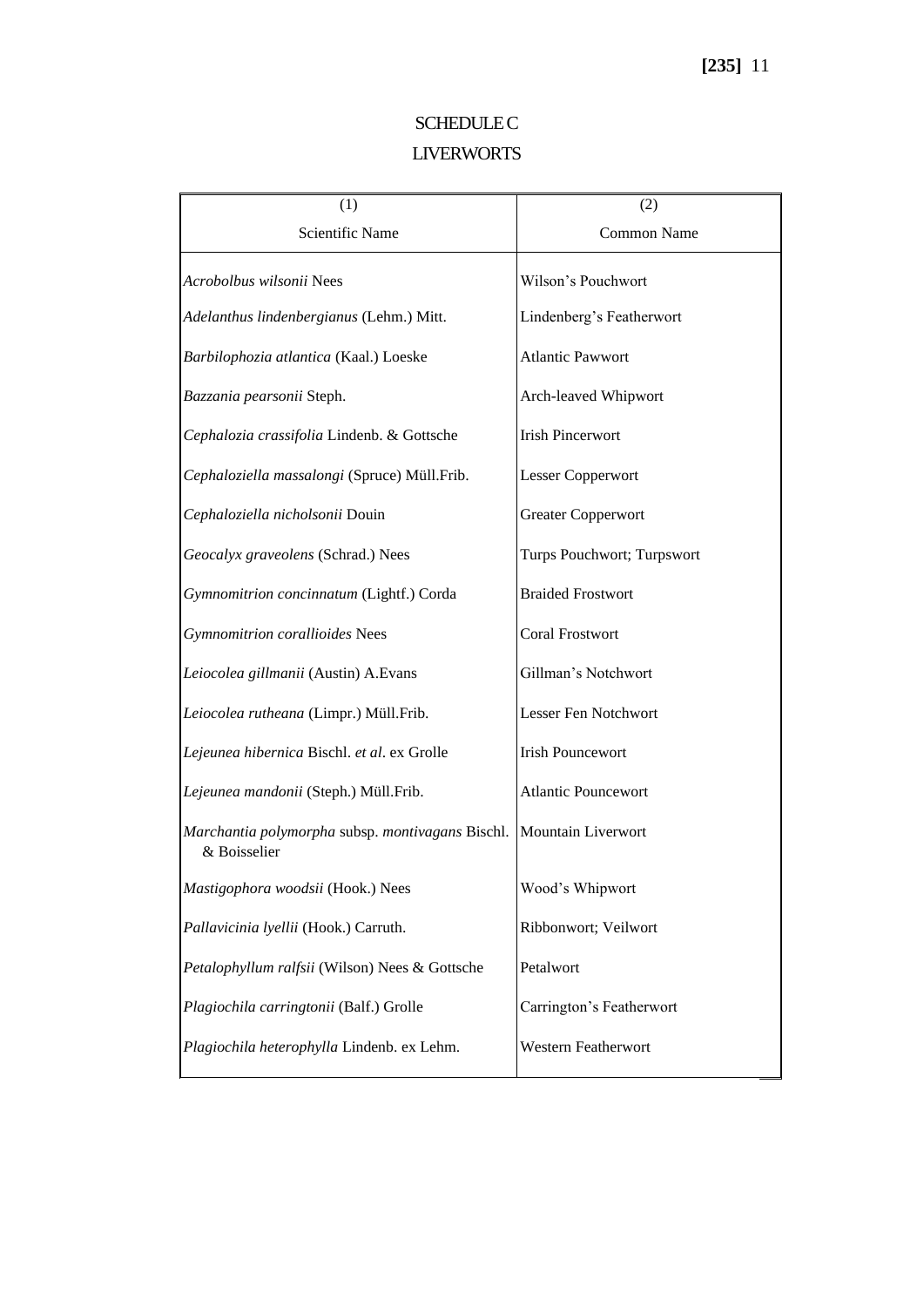# **SCHEDULE C** LIVERWORTS

| (1)                                       | (2)                 |
|-------------------------------------------|---------------------|
| Scientific Name                           | Common Name         |
| Radula holtii Spruce                      | Holt's Scalewort    |
| <i>Riccia crozalsii</i> Levier            | Ciliate Crystalwort |
| Scapania nimbosa Taylor                   | Cloud Earwort       |
| Scapania ornithopodioides (With.) Waddell | Bird's-foot Earwort |
| Southbya tophacea (Spruce) Spruce         | Green Blackwort     |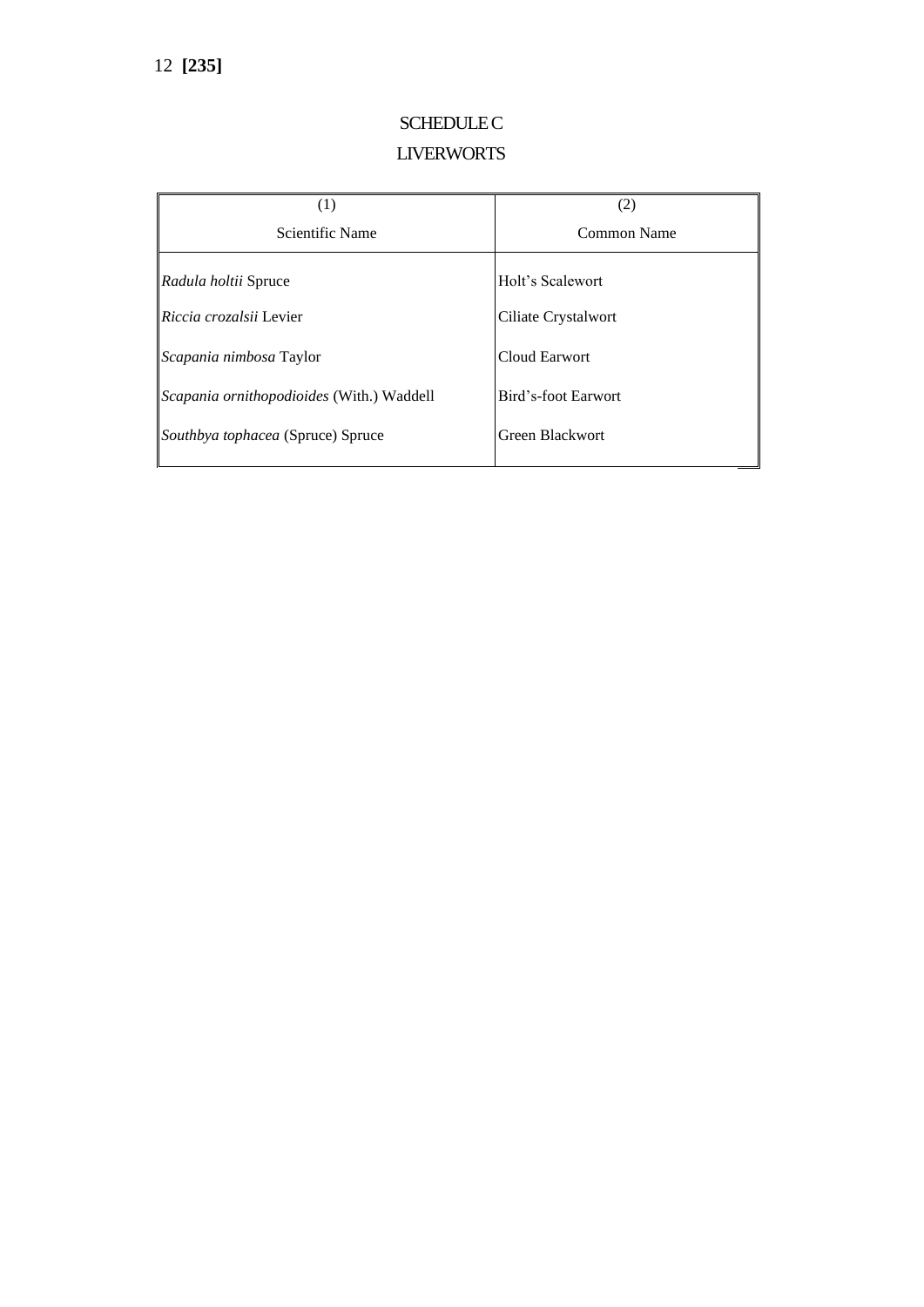#### SCHEDULE D

### LICHENS

|                                        | 2                    |
|----------------------------------------|----------------------|
| Scientific Name                        | Common Name          |
|                                        |                      |
| <i>Fulgensia fulgens</i> (Sw.) Elenkin | Scrambled-egg Lichen |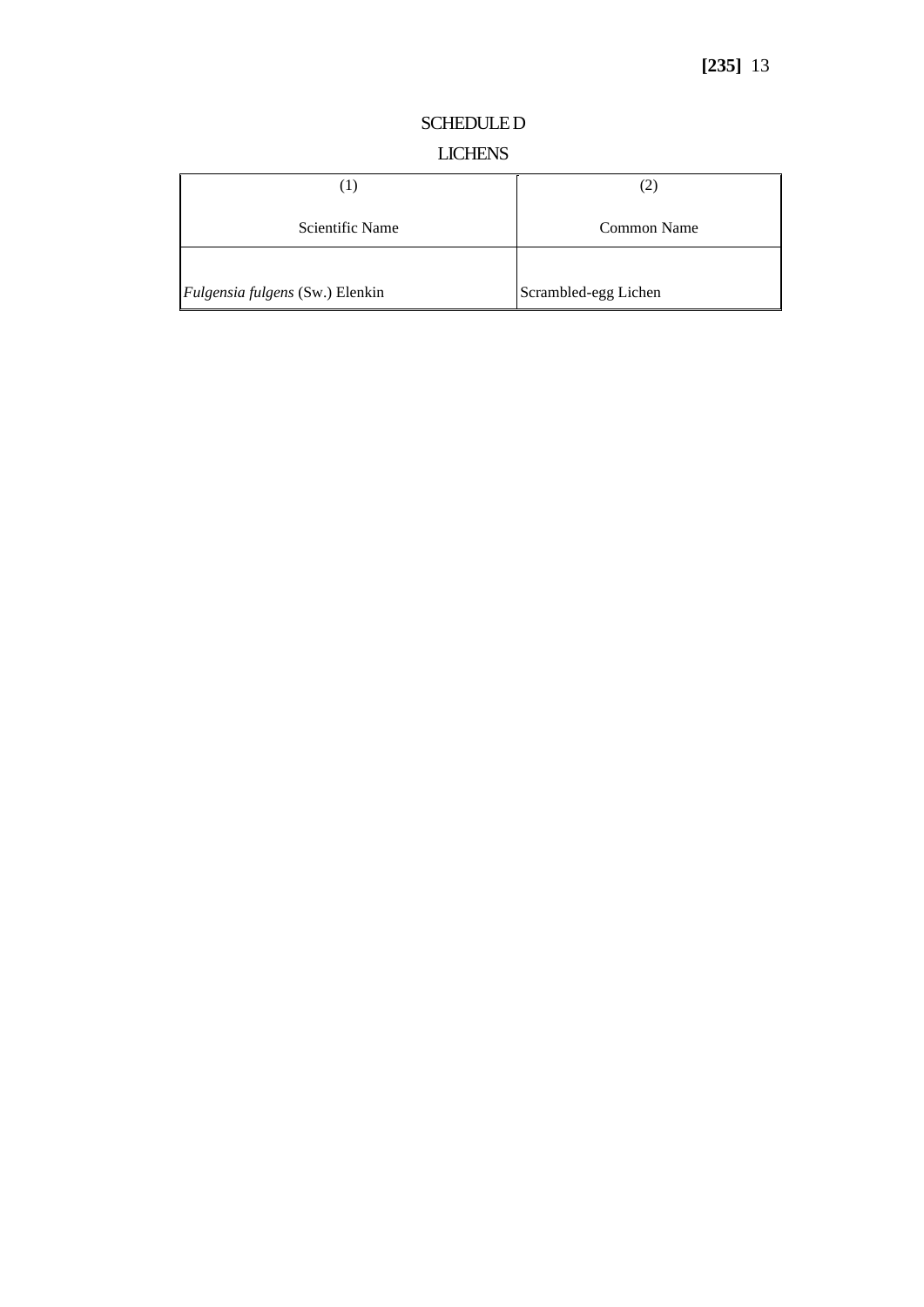### SCHEDULE E

### **STONEWORTS**

| (1)                                         | (2)                      |
|---------------------------------------------|--------------------------|
| Scientific Name                             | Common Name              |
| Lamprothamnium papulosum (Wallr.) J. Groves | <b>Foxtail Stonewort</b> |
| Nitella gracilis (Smith) Agardh             | Slender Stonewort        |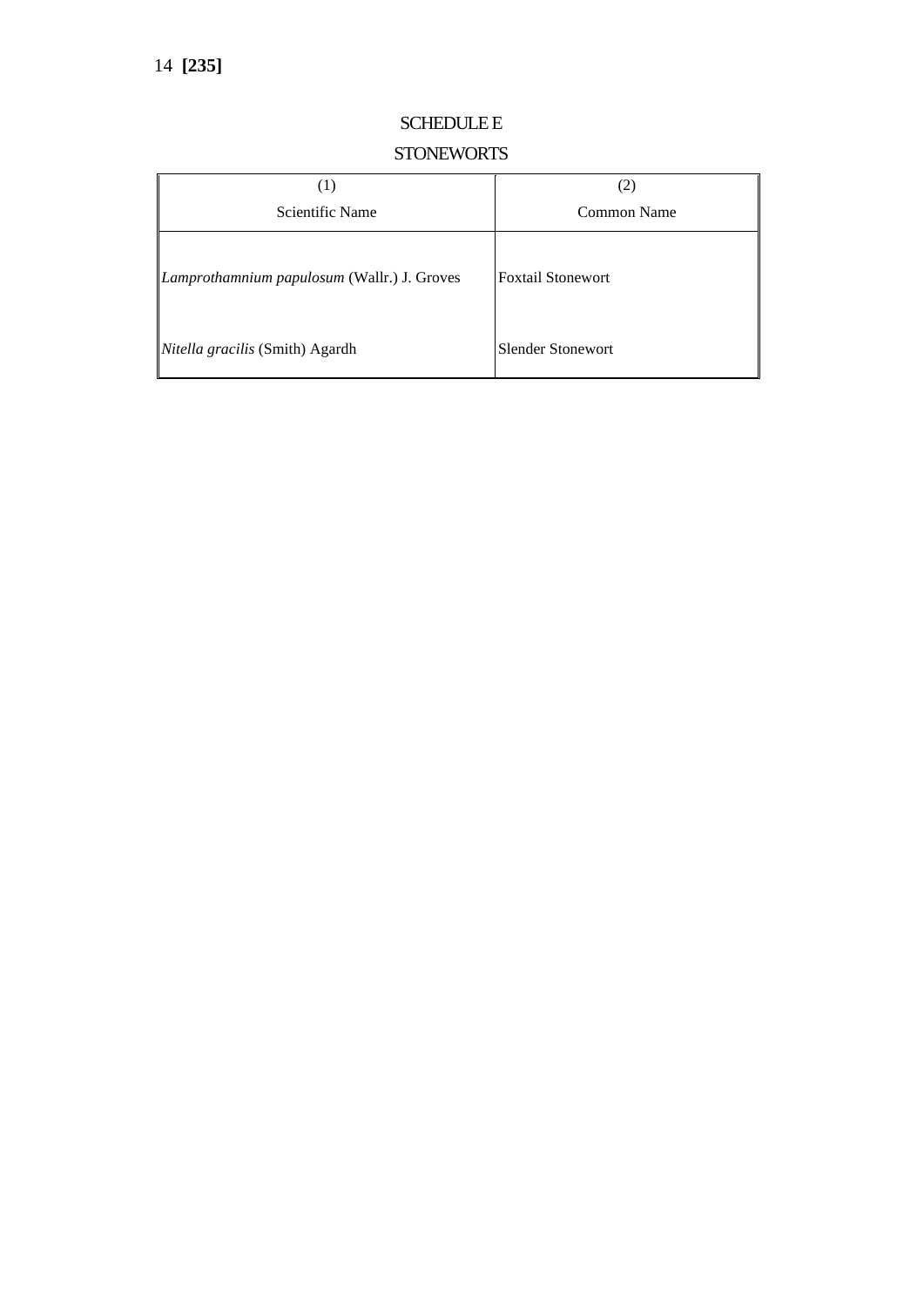

GIVEN under my hand, 11 May, 2022.

MALCOLM NOONAN,

Minister of State at the Department of Housing, Local Government and Heritage.